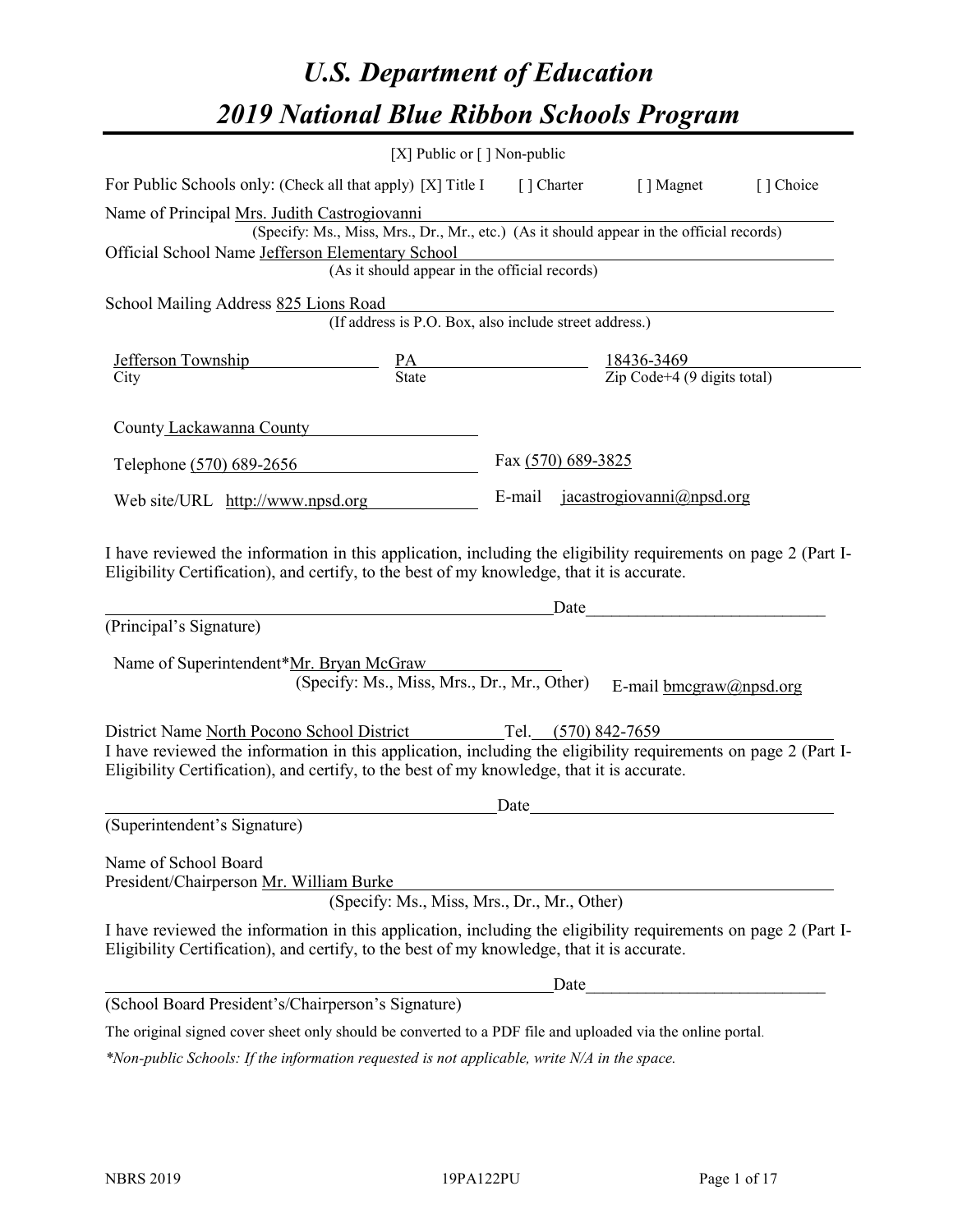The signatures on the first page of this application (cover page) certify that each of the statements below, concerning the school's eligibility and compliance with U.S. Department of Education and National Blue Ribbon Schools requirements, are true and correct.

1. All nominated public schools must meet the state's performance targets in reading (or English language arts) and mathematics and other academic indicators (i.e., attendance rate and graduation rate), for the all students group, including having participation rates of at least 95 percent using the most recent accountability results available for nomination.

2. To meet final eligibility, all nominated public schools must be certified by states prior to September 2019 in order to meet all eligibility requirements. Any status appeals must be resolved at least two weeks before the awards ceremony for the school to receive the award.

3. The school configuration includes one or more of grades K-12. Schools on the same campus with one principal, even a K-12 school, must apply as an entire school.

4. The school has been in existence for five full years, that is, from at least September 2013 and each tested grade must have been part of the school for the past three years.

5. The nominated school has not received the National Blue Ribbon Schools award in the past five years: 2014, 2015, 2016, 2017, or 2018.

6. The nominated school has no history of testing irregularities, nor have charges of irregularities been brought against the school at the time of nomination. If irregularities are later discovered and proven by the state, the U.S. Department of Education reserves the right to disqualify a school's application and/or rescind a school's award.

7. The nominated school has not been identified by the state as "persistently dangerous" within the last two years.

8. The nominated school or district is not refusing Office of Civil Rights (OCR) access to information necessary to investigate a civil rights complaint or to conduct a district-wide compliance review.

9. The OCR has not issued a violation letter of findings to the school district concluding that the nominated school or the district as a whole has violated one or more of the civil rights statutes. A violation letter of findings will not be considered outstanding if OCR has accepted a corrective action plan from the district to remedy the violation.

10. The U.S. Department of Justice does not have a pending suit alleging that the nominated school or the school district, as a whole, has violated one or more of the civil rights statutes or the Constitution's equal protection clause.

11. There are no findings of violations of the Individuals with Disabilities Education Act in a U.S. Department of Education monitoring report that apply to the school or school district in question; or if there are such findings, the state or district has corrected, or agreed to correct, the findings.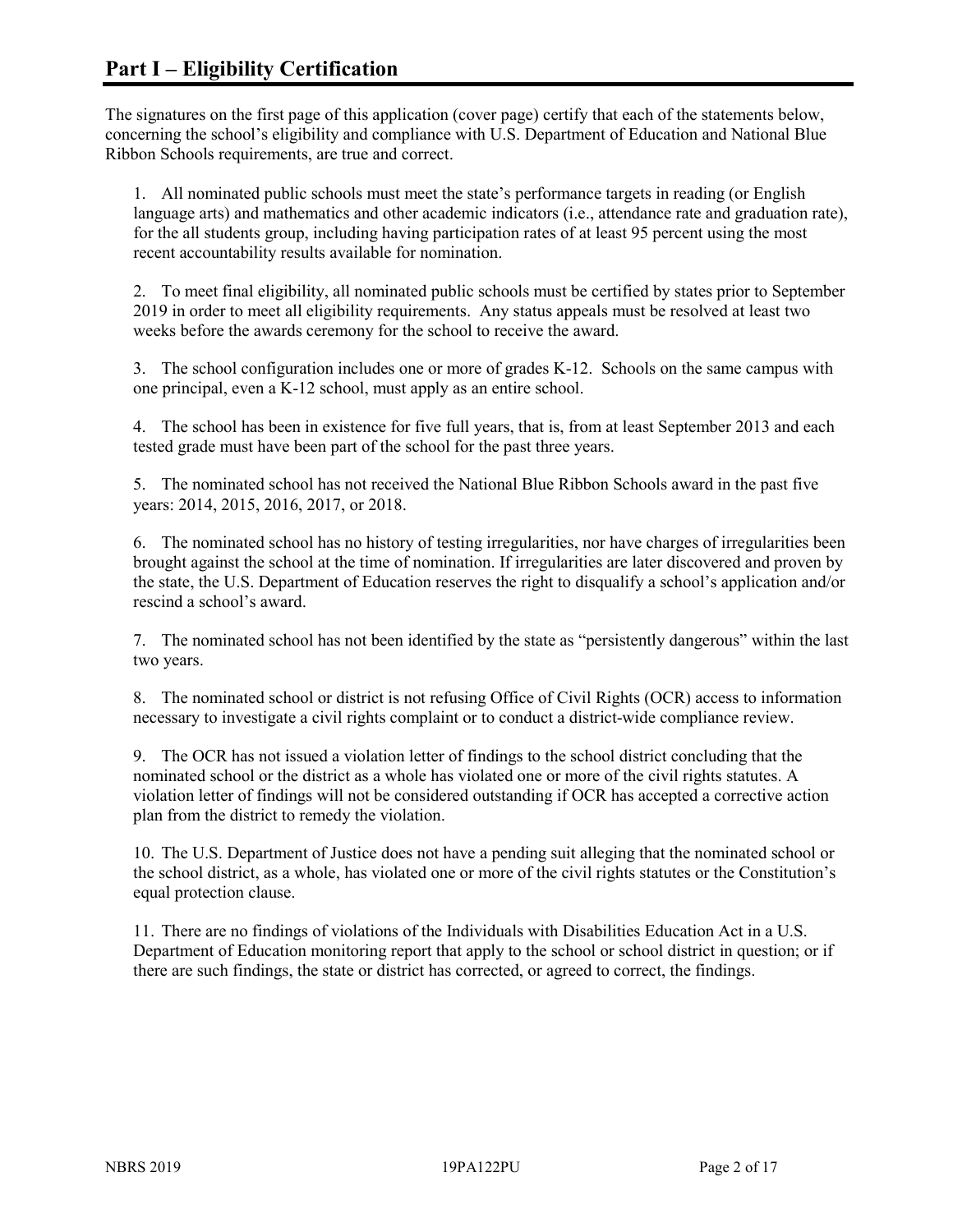# **PART II - DEMOGRAPHIC DATA**

#### **Data should be provided for the most recent school year (2018-2019) unless otherwise stated.**

#### **DISTRICT**

1. Number of schools in the district  $\frac{3}{2}$  Elementary schools (includes K-8) (per district designation): 1 Middle/Junior high schools 1 High schools 0 K-12 schools

5 TOTAL

**SCHOOL** (To be completed by all schools)

2. Category that best describes the area where the school is located:

[] Urban or large central city

[ ] Suburban

[X] Rural or small city/town

3. Number of students as of October 1, 2018 enrolled at each grade level or its equivalent in applying school:

| Grade                   | # of         | # of Females | <b>Grade Total</b> |
|-------------------------|--------------|--------------|--------------------|
|                         | <b>Males</b> |              |                    |
| <b>PreK</b>             | 0            | $\theta$     | 0                  |
| $\mathbf K$             | 28           | 29           | 57                 |
| 1                       | 33           | 31           | 64                 |
| 2                       | 42           | 39           | 81                 |
| 3                       | 35           | 42           | 77                 |
| $\overline{\mathbf{4}}$ | 0            | 0            | 0                  |
| 5                       | 0            | 0            | 0                  |
| 6                       | 0            | 0            | 0                  |
| 7                       | 0            | 0            | 0                  |
| 8                       | 0            | 0            | 0                  |
| 9                       | 0            | 0            | 0                  |
| 10                      | 0            | 0            | 0                  |
| 11                      | $\theta$     | 0            | 0                  |
| 12 or higher            | 0            | 0            | 0                  |
| <b>Total</b>            | 138          | 141          | 279                |
| <b>Students</b>         |              |              |                    |

\*Schools that house PreK programs should count preschool students **only** if the school administration is responsible for the program.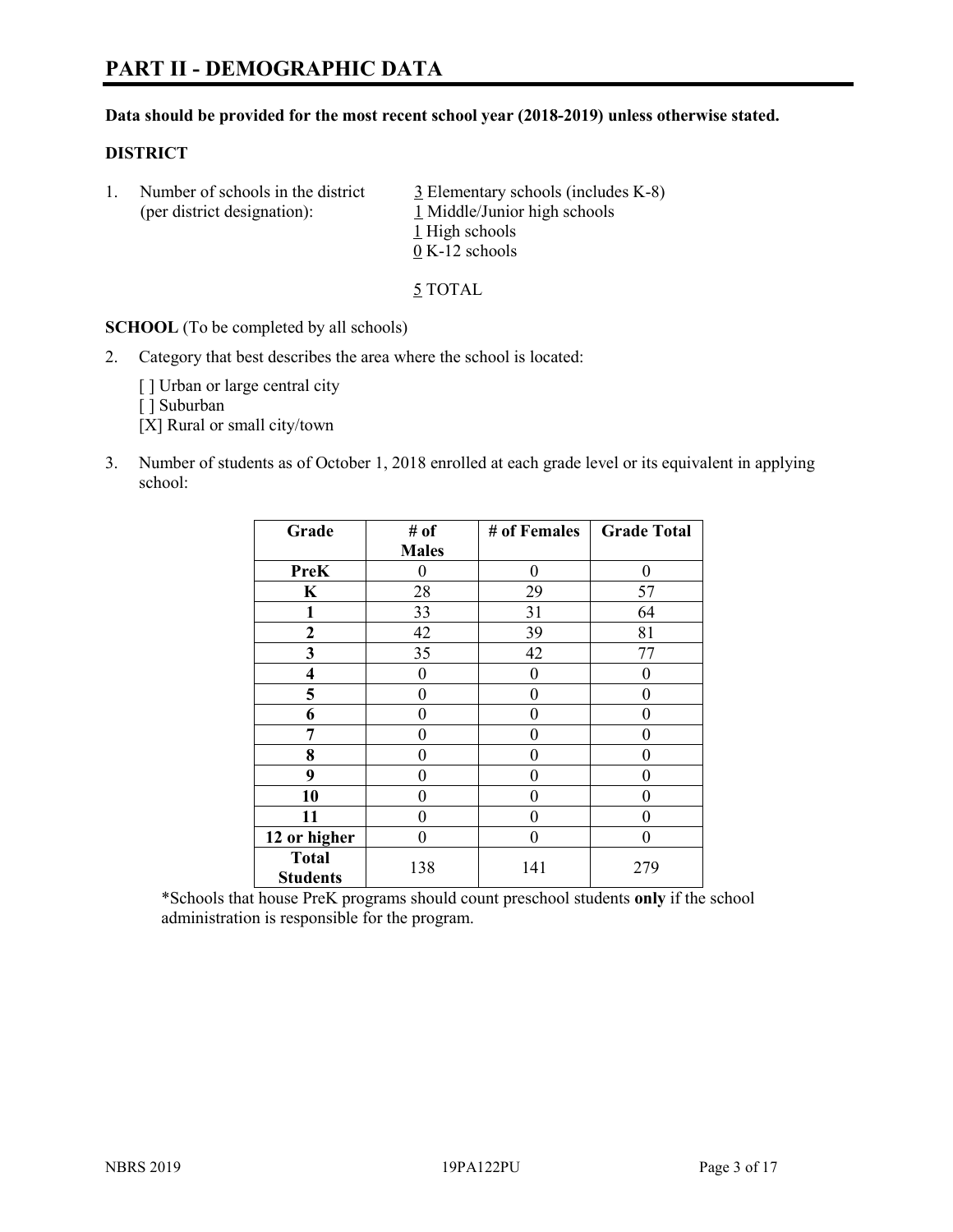4. Racial/ethnic composition of  $0\%$  American Indian or Alaska Native the school (if unknown, estimate): 0 % Asian

 % Black or African American % Hispanic or Latino % Native Hawaiian or Other Pacific Islander 96 % White % Two or more races **100 % Total**

(Only these seven standard categories should be used to report the racial/ethnic composition of your school. The Final Guidance on Maintaining, Collecting, and Reporting Racial and Ethnic Data to the U.S. Department of Education published in the October 19, 2007 *Federal Register* provides definitions for each of the seven categories.)

5. Student turnover, or mobility rate, during the 2017 – 2018 school year: 10%

If the mobility rate is above 15%, please explain.

This rate should be calculated using the grid below. The answer to (6) is the mobility rate.

| <b>Steps For Determining Mobility Rate</b>    | Answer |
|-----------------------------------------------|--------|
| (1) Number of students who transferred to     |        |
| the school after October 1, 2017 until the    | 9      |
| end of the 2017-2018 school year              |        |
| (2) Number of students who transferred        |        |
| from the school after October 1, 2017 until   | 19     |
| the end of the 2017-2018 school year          |        |
| (3) Total of all transferred students [sum of | 28     |
| rows $(1)$ and $(2)$ ]                        |        |
| (4) Total number of students in the school as |        |
| of October 1, 2017                            | 279    |
| $(5)$ Total transferred students in row $(3)$ |        |
| divided by total students in row (4)          | 0.10   |
| $(6)$ Amount in row $(5)$ multiplied by 100   |        |

6. English Language Learners (ELL) in the school:  $0\%$ 

0 Total number ELL

Specify each non-English language represented in the school (separate languages by commas):

7. Students eligible for free/reduced-priced meals: 23 % Total number students who qualify: 63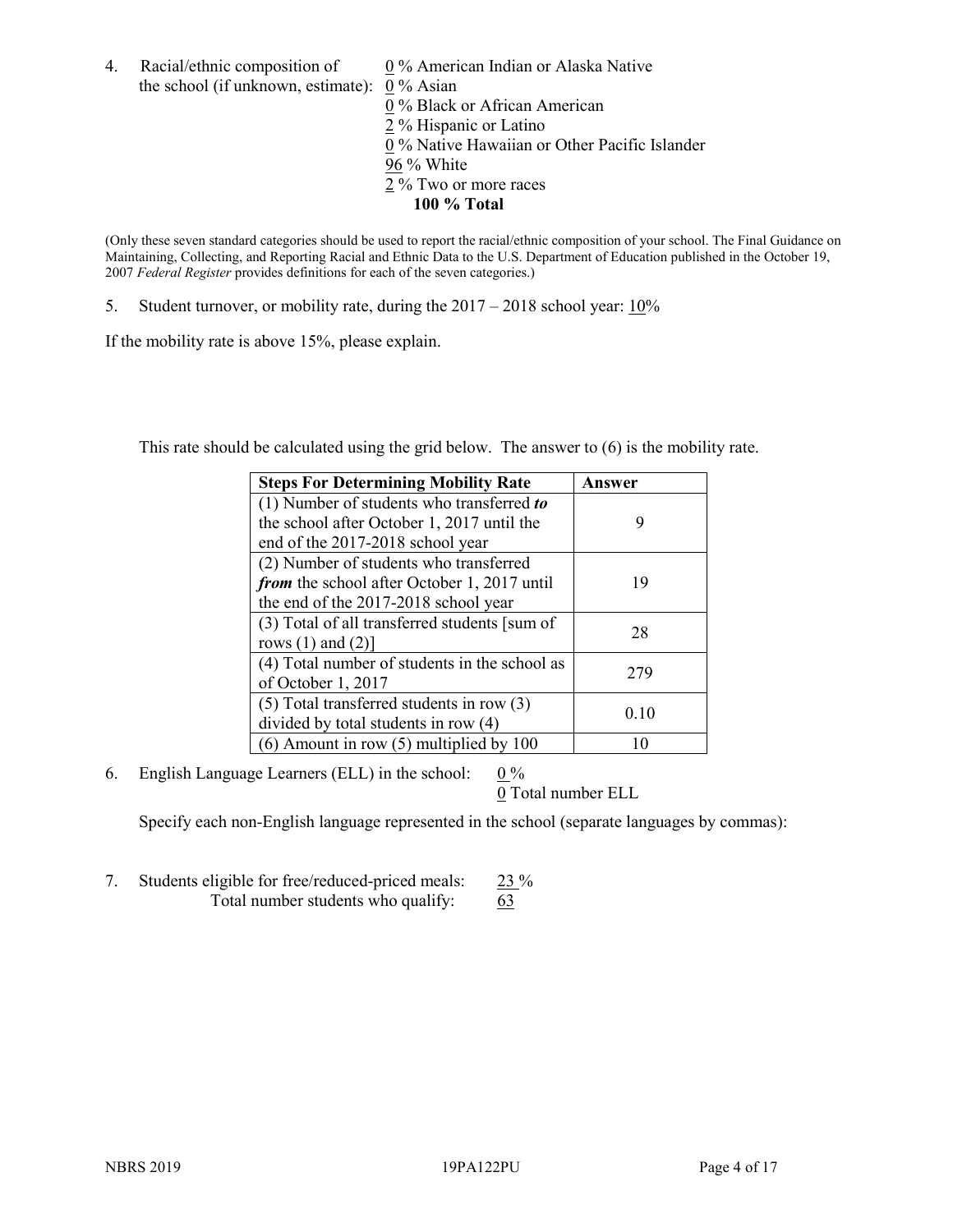33 Total number of students served

Indicate below the number of students with disabilities according to conditions designated in the Individuals with Disabilities Education Act. Do not add additional conditions. It is possible that students may be classified in more than one condition.

| 0 Autism                  | 0 Multiple Disabilities                 |
|---------------------------|-----------------------------------------|
| 0 Deafness                | 0 Orthopedic Impairment                 |
| 0 Deaf-Blindness          | 2 Other Health Impaired                 |
| 0 Developmental Delay     | 4 Specific Learning Disability          |
| 0 Emotional Disturbance   | 27 Speech or Language Impairment        |
| 0 Hearing Impairment      | 0 Traumatic Brain Injury                |
| 0 Intellectual Disability | 0 Visual Impairment Including Blindness |

- 9. Number of years the principal has been in her/his position at this school:  $10$
- 10. Use Full-Time Equivalents (FTEs), rounded to nearest whole numeral, to indicate the number of school staff in each of the categories below:

|                                                                                                                                                                                                                              | <b>Number of Staff</b>   |
|------------------------------------------------------------------------------------------------------------------------------------------------------------------------------------------------------------------------------|--------------------------|
| Administrators                                                                                                                                                                                                               |                          |
| Classroom teachers including those<br>teaching high school specialty<br>subjects, e.g., third grade teacher,<br>history teacher, algebra teacher.                                                                            | 14                       |
| Resource teachers/specialists/coaches<br>e.g., reading specialist, science coach,<br>special education teacher, technology<br>specialist, art teacher, etc.                                                                  | 7                        |
| Paraprofessionals under the<br>supervision of a professional<br>supporting single, group, or classroom<br>students.                                                                                                          | 6                        |
| Student support personnel<br>e.g., school counselors, behavior<br>interventionists, mental/physical<br>health service providers,<br>psychologists, family engagement<br>liaisons, career/college attainment<br>coaches, etc. | $\mathfrak{D}_{1}^{(1)}$ |

11. Average student-classroom teacher ratio, that is, the number of students in the school divided by the FTE of classroom teachers, e.g.,  $22:1$  20:1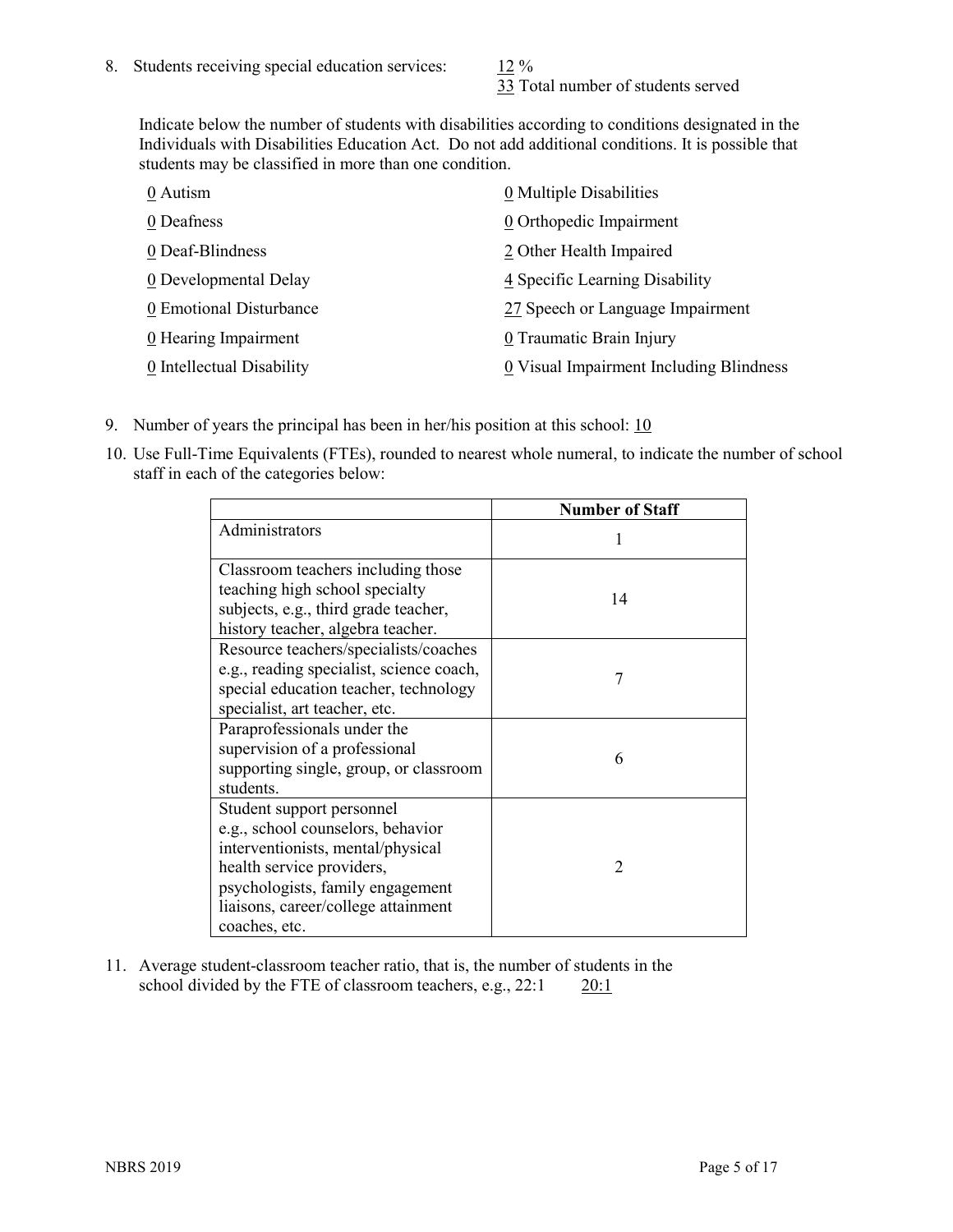12. Show daily student attendance rates. Only high schools need to supply yearly graduation rates.

| <b>Required Information</b> | 2017-2018 | 2016-2017 | 2015-2016 | 2014-2015 | 2013-2014 |
|-----------------------------|-----------|-----------|-----------|-----------|-----------|
| Daily student attendance    | 95%       | 95%       | 96%       | 95%       | 95%       |
| High school graduation rate | $0\%$     | $0\%$     | $0\%$     | $9\%$     | $0\%$     |

#### 13. **For high schools only, that is, schools ending in grade 12 or higher.**

Show percentages to indicate the post-secondary status of students who graduated in Spring 2018.

| <b>Post-Secondary Status</b>                  |       |
|-----------------------------------------------|-------|
| Graduating class size                         |       |
| Enrolled in a 4-year college or university    | $0\%$ |
| Enrolled in a community college               | 0%    |
| Enrolled in career/technical training program | 0%    |
| Found employment                              | 0%    |
| Joined the military or other public service   | 0%    |
| Other                                         | $0\%$ |

14. Indicate whether your school has previously received a National Blue Ribbon Schools award. Yes No X

If yes, select the year in which your school received the award.

15. In a couple of sentences, provide the school's mission or vision statement.

To educate and challenge all students to their maximum potential and prepare them for the demands of a global society.

16. **For public schools only**, if the school is a magnet, charter, or choice school, explain how students are chosen to attend.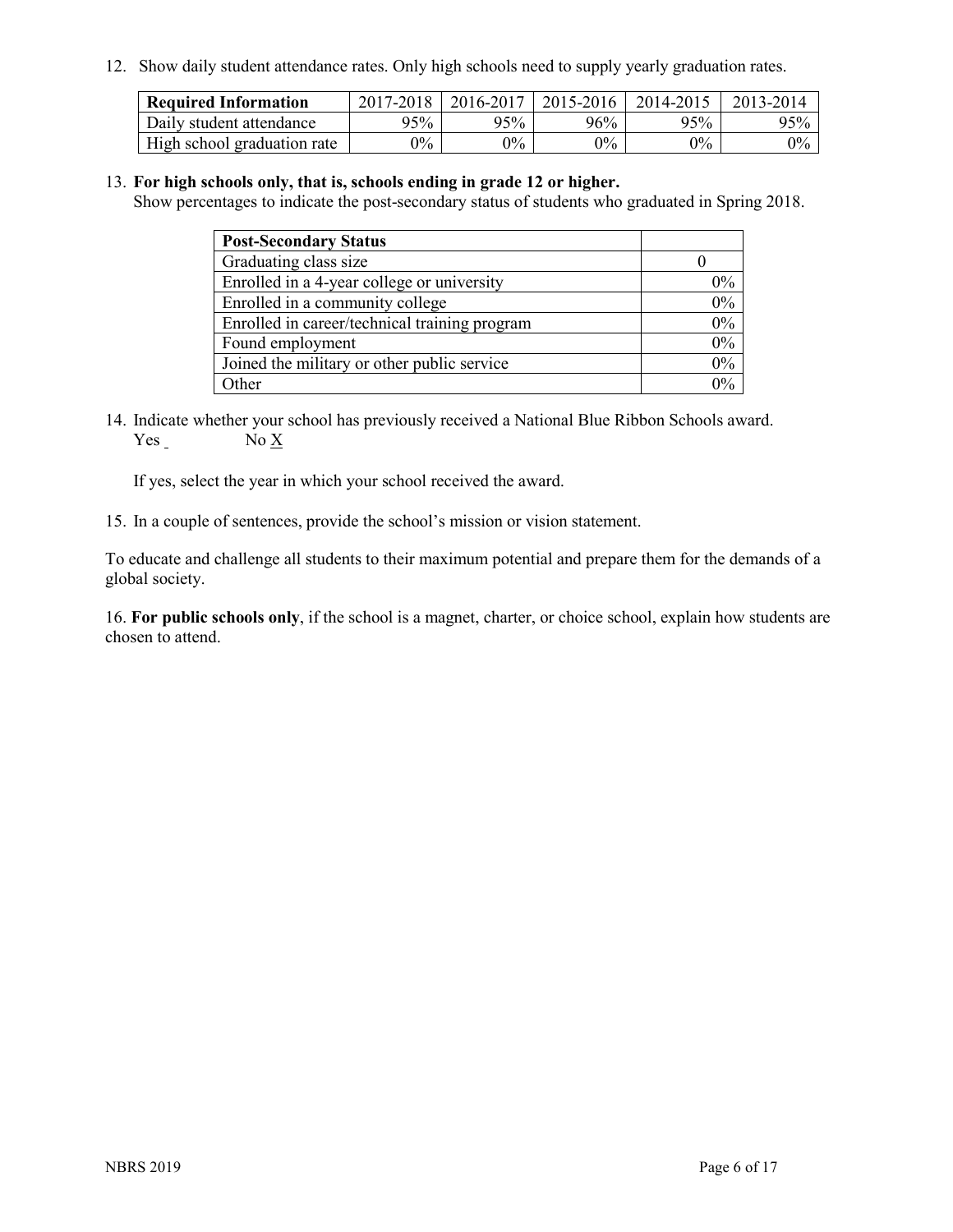# **PART III – SUMMARY**

Serving 278 children, Jefferson Elementary is a K-3 school located in Jefferson Township, Pennsylvania. Our school resides in a rural community within the North Pocono School District. The Jefferson staff and community share a collective belief that working as a team strengthens our impact and benefits our children.

At Jefferson Elementary, students are challenged with strong core curricula across all subject areas. Regular team meetings are held to identify students who need additional support. These meetings include classroom teachers, reading and math specialists, the school counselor, administrators, and, when needed, the school psychologists and behavioral specialists. Our professional staff continuously seeks out new and innovative ways to address the ever-changing needs of our students. Each classroom teacher sets aside a block of time to work with small, skills-based groups each day. In order to facilitate this targeted, small-group learning, the principal designates 1 of 4 instructional aides to assist every classroom during this time. This represents our primary level of support and has proved to be the greatest factor in improving student achievement. Other supplemental supports include Title I reading, math intervention, computer-based fluency remediation, as well as push-in programs delivered by the Intervention Specialists. At Jefferson Elementary, parent involvement is valued and encouraged. Annual events such as Family Reading Night, Reading Picnic, Mad Scientist Day, Family Math Night, and Field Day allow parents opportunities to formally participate in their child's education.

Our overriding goal is to equip students with the tools to become well-rounded citizens. The Olweus antibullying program permeates our school-wide culture via classroom and whole-school activities. Our Olweus team, consisting of teachers, administrators, support staff, parents, and community members, meets quarterly to ensure that the program's precepts remain our core philosophy. Students are recognized for exemplifying these ideals via a monthly Citizenship Award. This award, voted on by peers, is given to students who demonstrate empathy, responsibility, problem-solving, and fairness. In addition, faculty and staff give weekly Kindness Awards to students who are observed putting these ideals into action. Other such programs include bi-weekly guidance and mindfulness lessons designed to support students' skills in self-regulation, self-care, and peer interaction. At Jefferson, our belief is that the importance placed on character education directly impacts students' academic achievement.

Jefferson Elementary consistently exceeds Adequate Yearly Progress targets on the Pennsylvania System of School Assessment (PSSA). For the 2018-2019 school year, Jefferson has been recognized by the Pennsylvania Department of Education with the Keystone Award for Academic Excellence. Additionally, our school was named a Title I Distinguished School in 2012 and again in 2018. These accolades highlight our commitment to academic excellence. Along with these noteworthy achievements, Jefferson has been recognized in other areas contributing to the growth of our students. Through the National PTA's Reflections program, our students regularly produce award-winning entries at the state level across many arts categories.

In 2010-2011, our school received Bronze level distinction through the Healthier U.S. Schools Initiative spearheaded by former First Lady Michelle Obama. Through a school-wide effort to conserve energy and preserve our environmental resources, Jefferson Elementary has been the recipient of the Energy Star Award multiple times, culminating in becoming 6 years certified in 2017.

Strong ties to the community are fostered through annual projects to benefit local and statewide organizations. Over 700 items are donated annually to St. Joseph's Center Baby and Children's Pantry, a local non-profit providing necessities to children in low income families. Through a student running club, Jefferson Elementary became involved in a Northeastern Pennsylvania charity event known as Ryan's Run which supports Allied Services, a rehabilitation facility for children and adults with disabilities. To date, over \$10,000 has been raised by our school, making Jefferson Elementary the top school contributor for each of the past three years. This year, students incorporated a Pajama Day fundraiser benefiting Children's Hospital of Philadelphia into their annual Polar Express Day celebration. The students emptied their piggy banks to raise over \$300 for this worthy cause. Our annual Scarecrow Contest, Dress Down December, and Faculty Volleyball Game events generate canned food donations, throughout each school year, to stock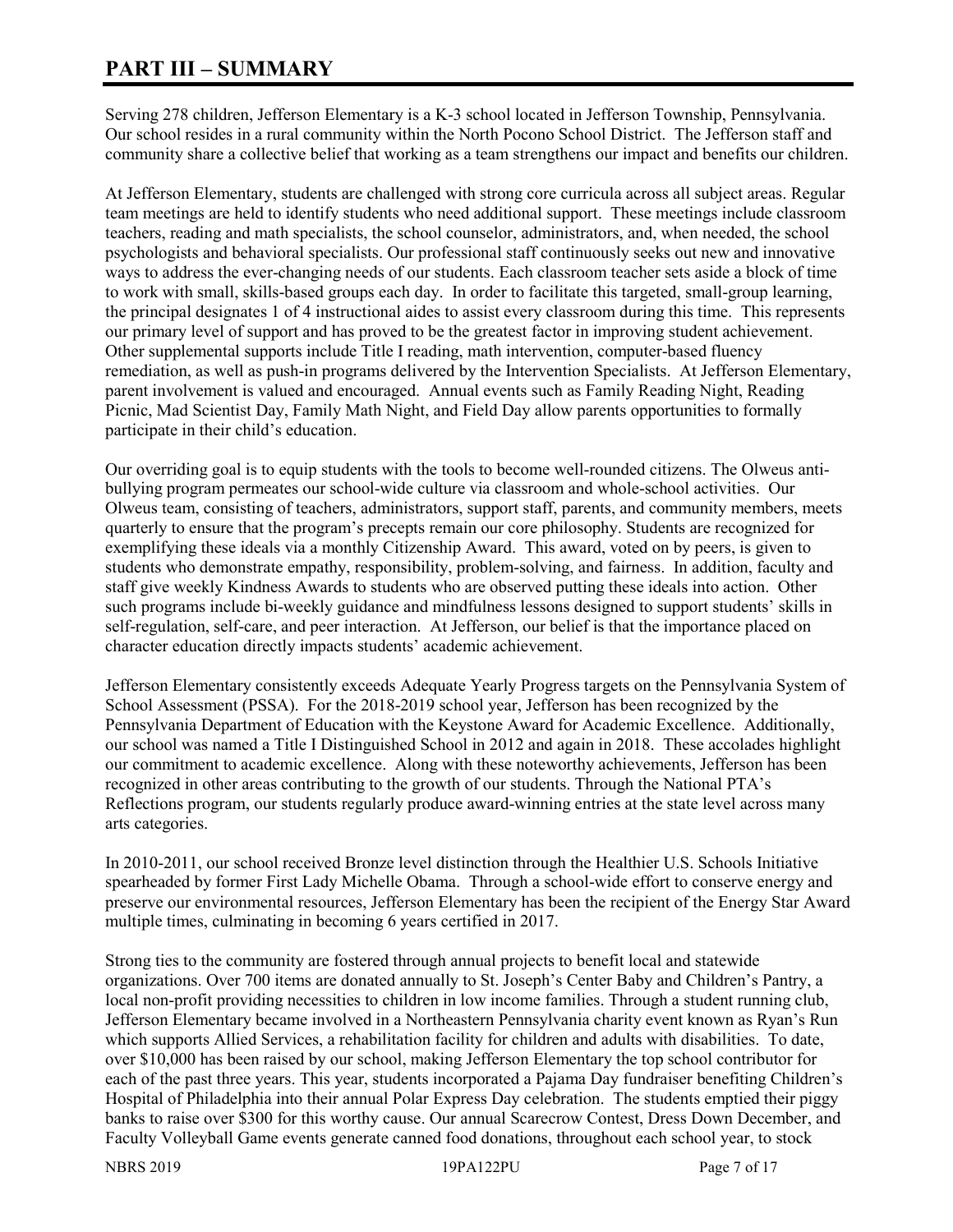several food pantries serving the different counties representing the district. Parents and community members regularly express pride regarding Jefferson Elementary's dedication to providing ways for our young students to make a positive difference in their community.

As a result, community support for Jefferson Elementary and its students is unrivaled. In 2011, the principal identified a need for renovations to the school playground. In an overwhelming response from the community, over \$35,000 was raised in less than a year to completely fund the project. The events held to raise funds became community gatherings that brought everyone from our extended Jefferson family together for the benefit of our children. In addition, community members volunteered their skills and time to install the new equipment. Parents also donated labor and resources to landscape a newly created Butterfly Garden for outdoor student learning, a perennial flower garden, the addition of Buddy Benches to our play areas, and reusable water bottle filling stations in our school.

Another highly-valued component to our school community is the Jefferson Elementary Parent Teacher Association (PTA). Our PTA works tirelessly to provide resources such as nonfiction magazine subscriptions for all students, periodic special events, a social for graduating third graders, daily planners for each child to use throughout the year, and age-appropriate books and/or crafts for each child each holiday. This treasured group of parents also ensures that field trips are fully funded, enabling all students to attend regardless of cost.

The cooperation of our school board, administration, staff, parents, and community has created an atmosphere of support, growth, and enthusiasm at Jefferson Elementary. The resulting educational environment is one where students thrive and establish a lifelong love of learning and of giving back.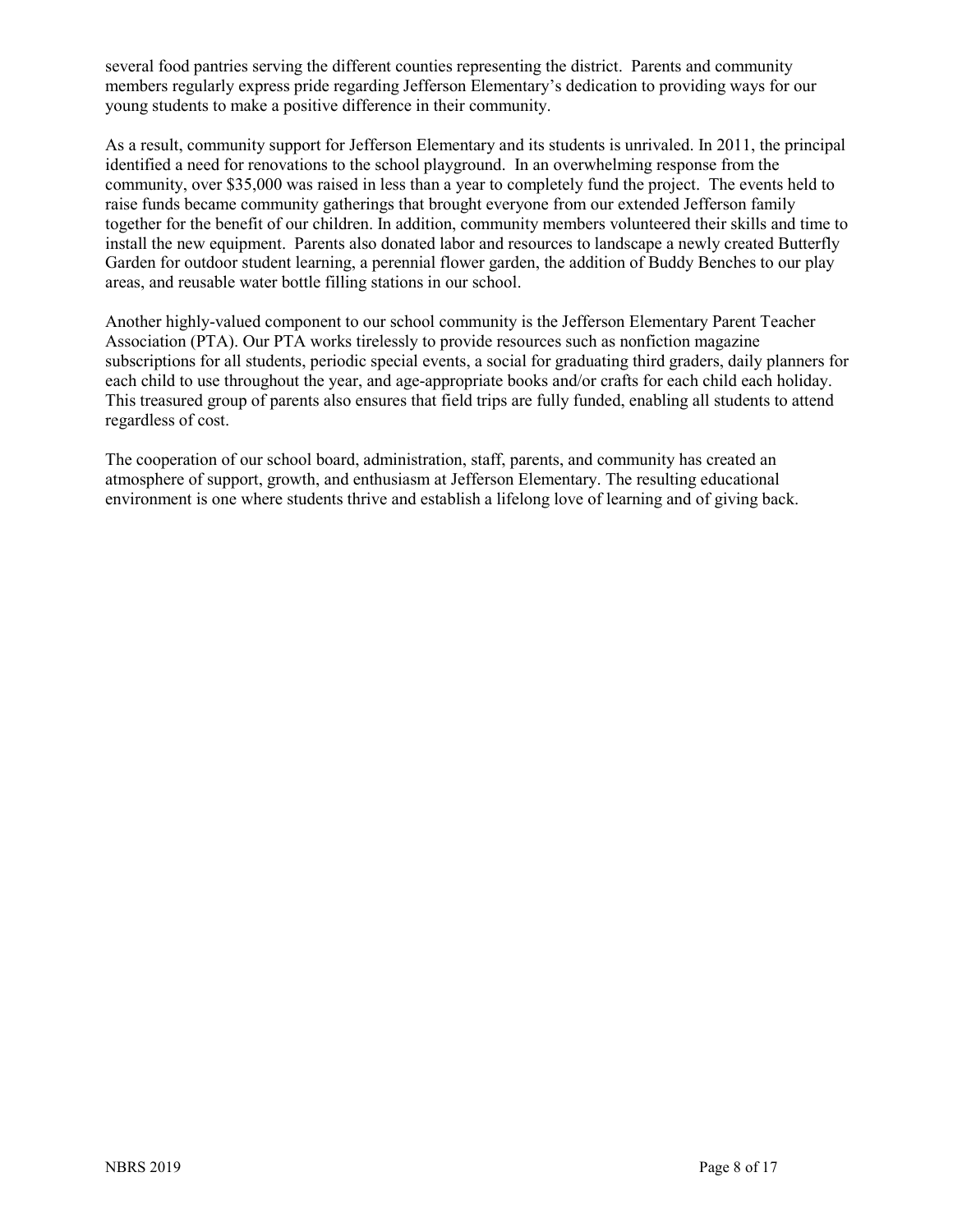# **1. Core Curriculum:**

## **1a. Reading/English language arts:**

The Jefferson Elementary K-3 English language arts curriculum reflects a research-based approach to literacy, in which students build knowledge and skills at every level. The use of a unifying weekly concept and essential question inspire inquiry and discussion, and carefully-selected texts challenge students to meet or exceed Pennsylvania Core Standards.

Through the use of whole group and small group instruction, along with independent, self-selected reading, students practice and apply skills and strategies that have been explicitly taught and modeled. Vocabulary acquisition and use enable students to access more complex texts. Students read a variety of genres at their independent and instructional reading levels. Small, flexible groups enable teachers to plan for and meet students' needs. Clear and consistent instructional routines are utilized to maximize instructional time in the classroom. Technology is utilized to extend student learning. Parents have access to digital resources and support via the district website, online portals, and teacher webpages.

Our writing curriculum requires students to write to and across texts. Research inquiry and genre writing allow students to explore the traits and craft of the writing process. Authentic writing tasks and peer interaction challenge students to apply their writing skills.

Diagnostic, formative, and summative assessment provide a complete and accurate picture of student performance. Benchmark data is collected at the beginning, middle, and end of each year. Teachers have time to analyze data, which is broken down to grade, class, and individual student levels, with the goal of guiding instruction. Interventions are provided in small flexible groups based on students' needs. Immediate corrective feedback is provided to promote success and enjoyment of reading and writing. In this way, Jefferson provides students with the skills and desire to read and write a wide range of texts for a variety of purposes.

#### **1b. Mathematics:**

Jefferson Elementary utilizes a research-based mathematics curriculum that emphasizes the application of mathematics to real-world situations. This curriculum features a carefully engineered spiral implemented to develop mastery and depth of knowledge. Teachers, kindergarten through third grade, balance teacherdirected instruction with opportunities for student-led problem solving, hands-on explorations, and continual practice.

Students at Jefferson Elementary explore, apply strategies, practice fluency, and share multiple ways of solving problems. Learning naturally flows through activities involving games, manipulatives and tools, and oral and written responses. Jefferson Elementary's principal has created a schedule that provides a daily block of 86 minutes for mathematics instruction. This block empowers teachers and students to work in whole group, small group, and independently. As a result, students develop strong reasoning and problem solving skills. The instructional routine unfolds the same way, each day, providing consistency for our students. Lessons begin with mental math and fluency, then move to an introduction of the essential skill/concept, followed by class practice, independent practice, and review.

Differentiation options are embedded to support the success of every learner, and the Jefferson Elementary Mathematics Intervention Specialist continues that tailored instruction via support sessions for students, as needed. Technology resources are employed appropriately both in the school setting and as an outreach tool for families to use at home. Jefferson Elementary promotes student learning and success in the area of mathematics by hosting opportunities for students to demonstrate for their parents the mathematics strategies and understandings they have mastered at our Family Math Night.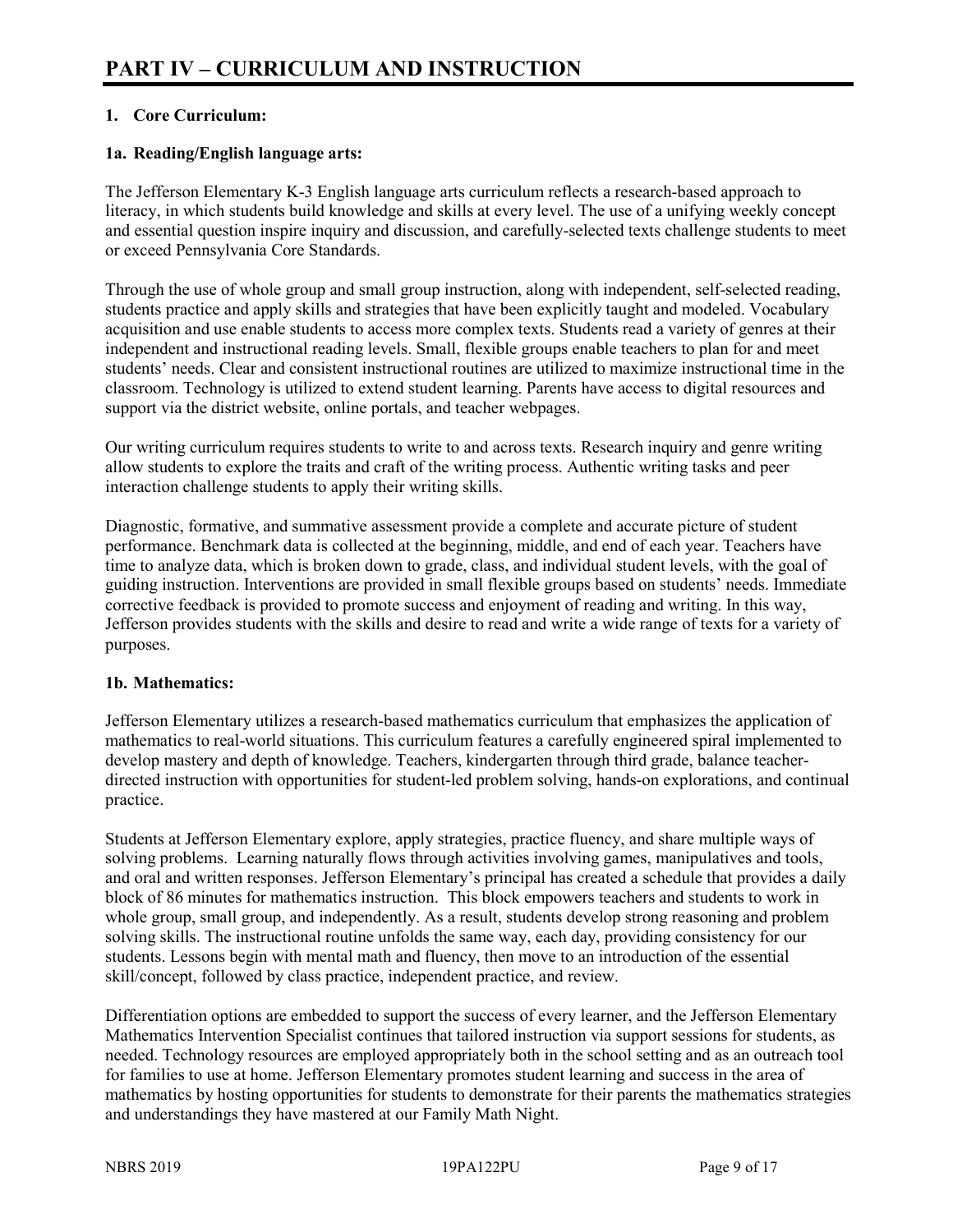Jefferson Elementary incorporates a variety of assessments to determine students' mathematical competency and to support strategic instructional decision making. Students engage in daily formative assessments, unit assessments, self-assessments, cumulative assessments, open response assessments and benchmark assessments. This variety of diagnostic tools allows teachers to identify skills and standards that students have mastered as well as those that may require additional whole group or targeted instruction. Jefferson's principal works with remediation specialists and teachers to schedule data meetings tri-annually. These meeting provide each individual teacher uninterrupted time with the principal and specialists resulting in powerful, program-guiding decisions.

# **1c. Science:**

At Jefferson Elementary, the goal of our science curriculum is to deepen students' understanding of the world around them. Our cross-curricular instruction encourages inquiry and investigation by nurturing the innate curiosity of our students. This method of instruction increases students' engagement and allows them to immerse themselves more fully in the development of their understanding about what science is, how it is practiced, and how it pertains to their lives. Authentic and meaningful assessment of skills, strategies, and processes are used to evaluate mastery of scientific principles. Assessment data allows teachers to identify areas of strength, need for support or remediation, and maps future instruction.

A classroom magazine is used across grade levels to expose students to engaging nonfiction content about current scientific trends and discoveries. This resource helps to build non-fiction reading skills and increase content area knowledge.

Science, technology, engineering, and mathematics (STEM) activities are planned and implemented to help students become problem solvers and innovative thinkers. By inventing, asking questions, and investigating, students make predictions and informed decisions. STEM activities allow students to access and engage with information and to integrate and apply knowledge in a seamless manner. Cooperation and communication are essential as students work together to apply what has been learned.

Our field trips are designed to help students explore their world in an engaging and developmentally appropriate manner. Students have the opportunity to connect classroom lessons to real-life experiences. The nature of our field trips include social, sensory, and high-interest components designed to increase engagement and encourage curiosity. The emphasis on science outside of the classroom reinforces to students that science, in its many forms, is an important part of life.

#### **1d. Social studies/history/civic learning and engagement**

The Jefferson Elementary K-3 social studies curriculum challenges students to meet their maximum potential as responsible citizens in a global society. Using a curriculum map to guide instruction, teachers plan activities and experiences that enable students to make real-world connections and grow as community members. Recurring themes allow students to revisit concepts on a developmentally-appropriate level. Through a variety of texts and methods, students learn about citizenship, cultural literacy, problem solving, and the role of responsible citizens in the world. Authentic and meaningful assessment of skills and strategies are used to evaluate mastery of citizenship principles. Assessment data allows teachers to identify areas of strength, need for support or remediation, and maps future instruction.

Jefferson's Parent-Teacher Association (PTA) generously provides to students at all grade levels a classroom magazine subscription. This weekly magazine exposes students to engaging nonfiction content about current events. This resource helps to build non-fiction reading skills and increase content area knowledge. Students learn about the world around them as well as the ways in which other children their age are making positive changes in their communities and around the globe.

A variety of character-building programs are implemented at Jefferson Elementary to teach students about the importance of fair and responsible behavior in the classroom and school community. Our use of an internationally recognized bullying prevention program teaches students how to treat others with kindness and respect, recognize and resolve conflict, and compromise with others.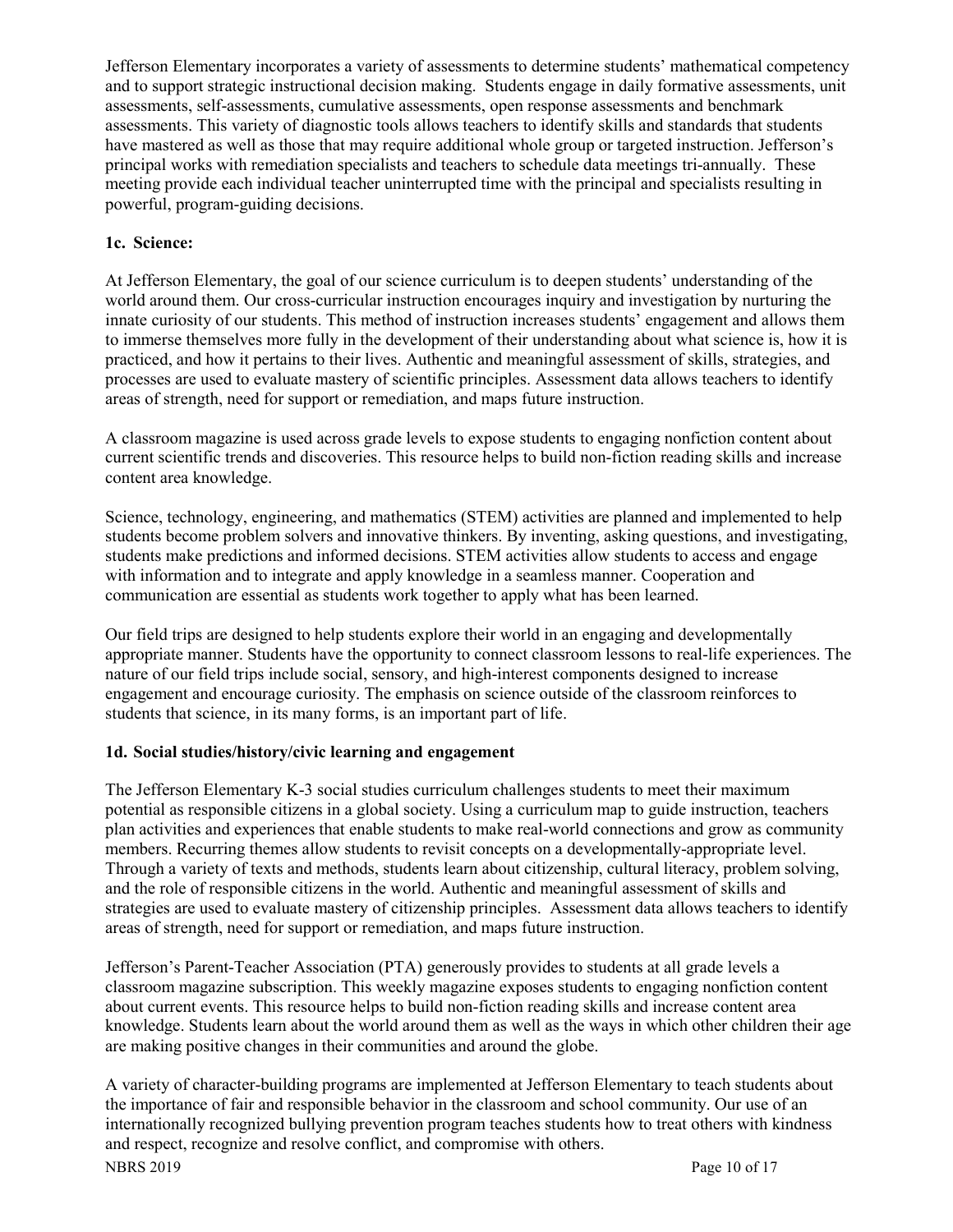Through the social studies curriculum and numerous extensions of classroom learning, students learn what it means to be responsible community members. It is through our Acts of Kindness Awards and Citizen of the Month programs that we recognize students who go above and beyond in demonstrating what has been learned. Throughout the week, Jefferson faculty and staff recognize students who are exceptionally kind to others. These students receive an Act of Kindness Award. The Jefferson Citizen of the Month program empowers students to nominate peers who demonstrate excellent citizenship. These students show, through their words and actions, the characteristics we hope to see in all of our students. Their reward is recognition during morning announcements, a special breakfast with the principal, a commemorative citizenship pin, and a post on our school website and Facebook page.

Jefferson Elementary achieves the goals set forth in our social studies program by addressing student growth as citizens both in and out of the classroom.

#### **1e. For secondary schools:**

#### **1f. For schools that offer preschool for three- and four-year old students:**

#### **2. Other Curriculum Areas:**

The visual arts education program at Jefferson Elementary incorporates historical art concepts and critical response in order for students to make connections to the real world and compare what they've learned to their own lived experiences. Students are taught to view art as a valuable area of study, both on an independent and transdisciplinary level. Student artwork is displayed throughout the hallways to create a gallery experience. The art show at the end of the school year is a meaningful, culminating event that highlights work from each student in the school.

Jefferson Elementary students in kindergarten through third grade receive music instruction two times each week for forty-three minutes. The skills acquired through our music program are: note reading skills, steady beat, basic rhythms, pitch, proper vocal technique, understanding of basic music vocabulary, basic forms of analyzing and evaluating music. Students in second and third grade learn to play mini glockenspiels to reinforce a connection between reading music and creating music. Students in kindergarten and first grade play unpitched instruments to strengthen their understanding of steady beat and rhythm. The music program is a source of great joy and great pride for our extended Jefferson Elementary family who enjoy concerts and special events throughout the year.

Jefferson Elementary offers physical education to all students grades K-3 grade twice a week for 43 minutes throughout the school year. The physical education program strives to instill a life-long love of fitness. A mix of traditional and nontraditional skills are introduced throughout the school year from catching and throwing to cup-stacking. The physical education program's culminating event, Field Day, brings our community together to cheer on our students as they showcase their growth in a variety of skills. Over 30 parent volunteers work in shifts to run stations where students complete various physical tasks. In addition to P.E., health education is offered to first, second, and third grade students, once weekly for one quarter of the school year. Topics include hygiene, nutrition, and safety awareness as well as drug and alcohol awareness for third grade students.

NBRS 2019 Page 11 of 17 Jefferson Elementary pioneered an after-school program offering Spanish language instruction to all first, second, and third grade students in our building. The lead teacher was one of our North Pocono High School Spanish teachers, and she was supported in her instruction, after school, by two members of our Jefferson Elementary team who are fluent Spanish speakers, themselves. Students from our high school's AP Spanish class also volunteered to demonstrate and assist with instruction of our elementary students. One day a week, Jefferson students were invited to stay after school to learn Spanish words and phrases that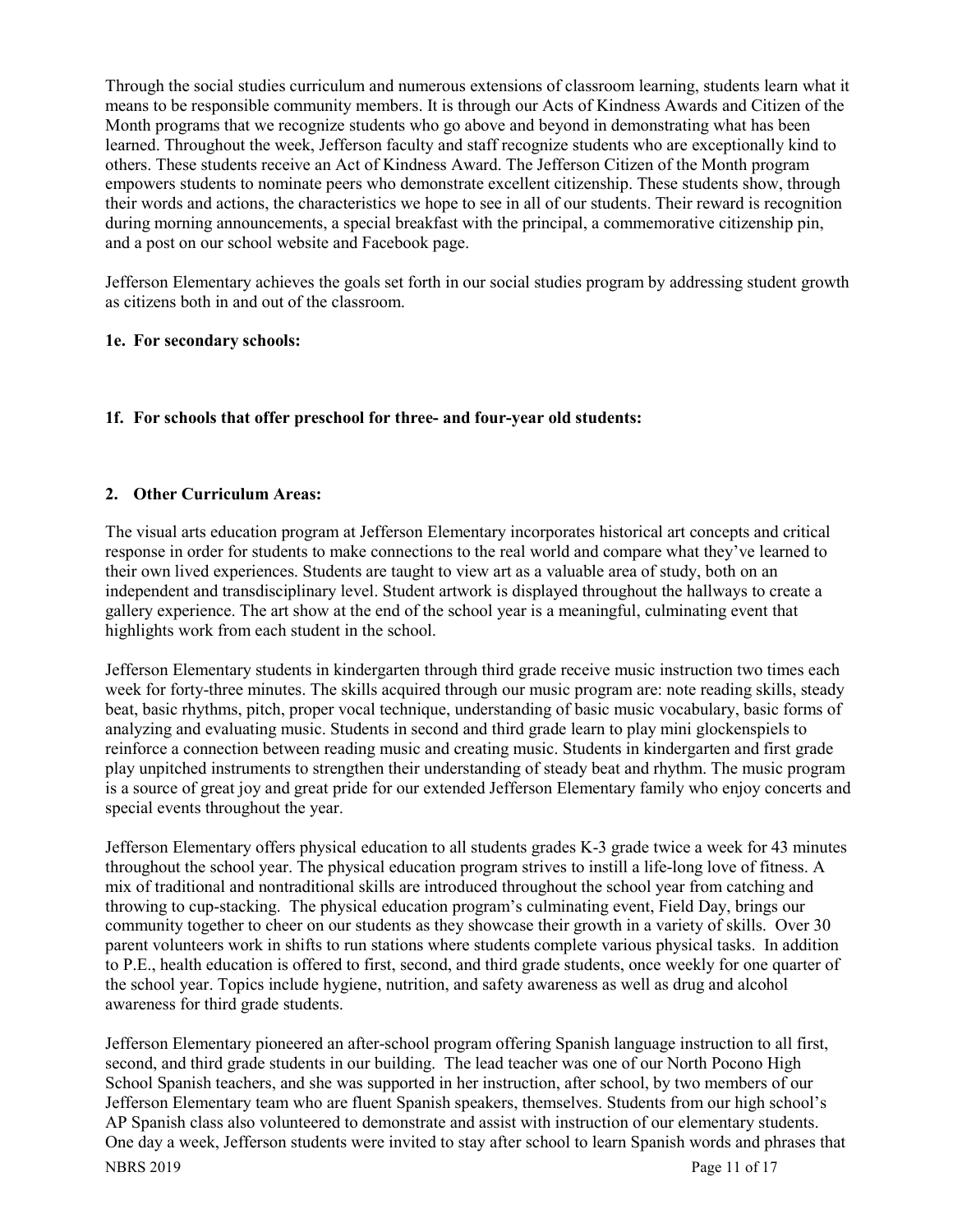connected to the state curriculum standards they were learning throughout the school day such as numbers, days of the week, colors, weather related terms, and more. Our Jefferson teachers used this opportunity to bring the exciting language and culture learning from the after-school program into their own classrooms asking students to use the Spanish words throughout the day where applicable. This program was cited as a model program in the Pennsylvania School Boards Association e-publication and in our local newspapers.

Students at Jefferson Elementary work with their teachers and with one another to prepare for the realities of the 21st century educational and workplace landscape. Access to touch screen laptops empowers students and teachers to practice, research, discover and apply information daily. Several Jefferson Elementary teachers have received advanced training via a district-wide initiative focused on cutting-edge technology and its uses in the classroom. We have invested in the very technological resources that our teachers have been trained to use. Students learn, from their classroom teachers, the proper use of such resources and the power that they have at their fingertips to access more knowledge about any topic and to present that information to others.

The library is rightly placed at the physical center of our school and is a place of wonder and imagination. Book exchange for students is scheduled once each week but may happen daily for our more voracious readers. Kindergarten and first grade students at Jefferson Elementary are introduced to the library and the media available to them there; the curriculum delivered via the school librarian once each week for one quarter. Second and third grade students attend library class once each week for three quarters of each school year. That curriculum focuses on research skills and technology.

Jefferson Elementary's school-counseling program is designed to serve all students with the goal of developing social-emotional skills that prepare them to be productive members of a global society. Classroom guidance lessons, taught bi-weekly to students in kindergarten through third grade, focus on topics such as feelings, self-regulation, SMART goals, career exploration/awareness, conflict resolution, kindness, and acceptance. Small group and individual counseling is available to every student in the building on a referral basis, from teachers, parents/guardians, administration, or the school counselor and may include topics such as anger management, social skills, divorce/separated families, coping skills, and selfcontrol. All Jefferson Elementary students engage in four mindfulness lessons each quarter within four major units: introduction to mindfulness, mind/body awareness, thoughts and emotions, and application of mindfulness techniques.

#### **3. Special Populations:**

Jefferson Elementary teachers, specialists, and administrators meet frequently to analyze data as we meet the challenge of educating each unique child. Students at Jefferson have access to specialists within the regular education program so immediate and intensive support may be offered as soon as a student exhibits measurable gaps in achievement. The Jefferson Elementary kindergarten intervention specialist provides services designed to ensure that kindergarten students, regardless of pre-K experience, have the support needed to reach their maximum potential. This program offers early remediation services 2-3 times per week for 30 minutes tailored to student needs in ELA for the lowest achieving 20% of students in kindergarten. Jefferson's mathematics interventionist works with the lowest achieving 15% of students in grades 1-3 to provide individualized instruction based on data and teacher collaboration. The interventions delivered are designed to bridge gaps and the math intervention program is flexible and responsive to best meet students' needs. Title I reading support is delivered by the Jefferson Elementary reading specialist and is rooted in the regular education ELA curriculum. Students qualify for Title I help based on their performance on DIBELS, a Title I screening test, teacher input, and curricular assessments which are all discussed at tri-annual data meetings.

NBRS 2019 Page 12 of 17 The Child Study Team at Jefferson Elementary tackles the challenge posed when all regular education methods of support and reinforcement are not enough to adequately meet a student's needs. Formative and summative assessments are closely analyzed to determine if a student needs further testing. The results of testing are then discussed with our team of professionals and the student's parents so that, as a team, we may secure the specially designed instruction that an IEP offers to address the areas in need of support, accommodations, and progress monitoring for the child's success. Students with speech and language,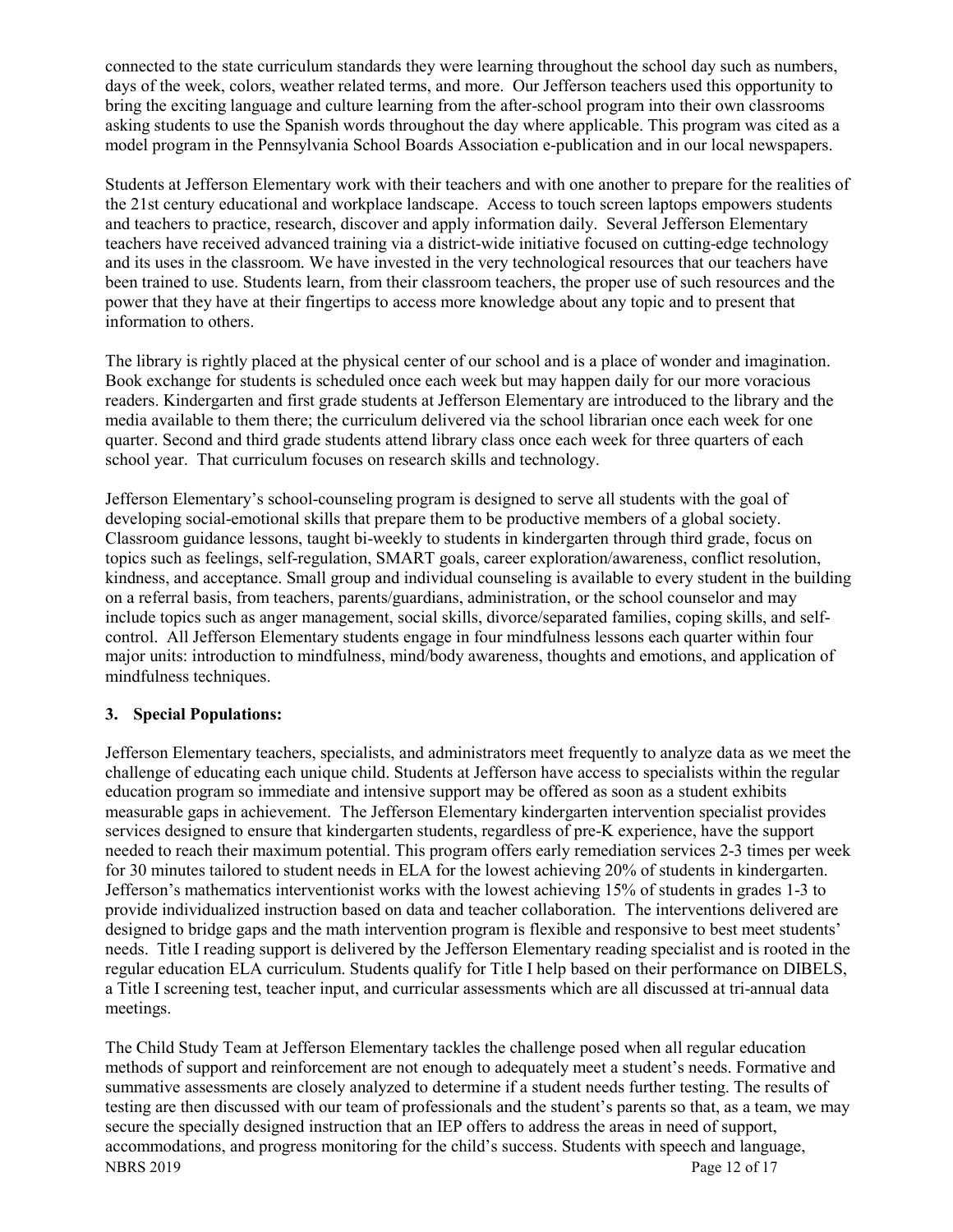occupational therapy, physical therapy, vision, and/or hearing needs are also supported via a team approach to evaluation and implementation of an IEP or 504 plan. Such plans bring professionals, highly qualified in their fields, to the table to offer therapy, accommodations, and advocacy through our Jefferson Elementary team approach.

Special education services are provided to Jefferson Elementary students who qualify under the Individuals with Disabilities Education Act as a student with a disability. Special education and related services include learning support, speech and language support, and occupational therapy. Learning support services are provided to students who qualify and demonstrate a need for specially designed instruction in order to make progress in the general education curriculum. Curriculum is presented to students in a differentiated form in order to achieve success. Progress monitoring of students occurs bi-weekly to ensure growth in areas of need.

Students who are performing above grade level are given opportunities to extend their learning through access to more complex texts and differentiated resources, as well as activities that promote and encourage student choice. Students who qualify for our gifted program have learning opportunities tailored to their unique qualities. The gifted program also offers a wide range of language study, enrichment and exploration trips and hands-on projects and presentations with real-world applications.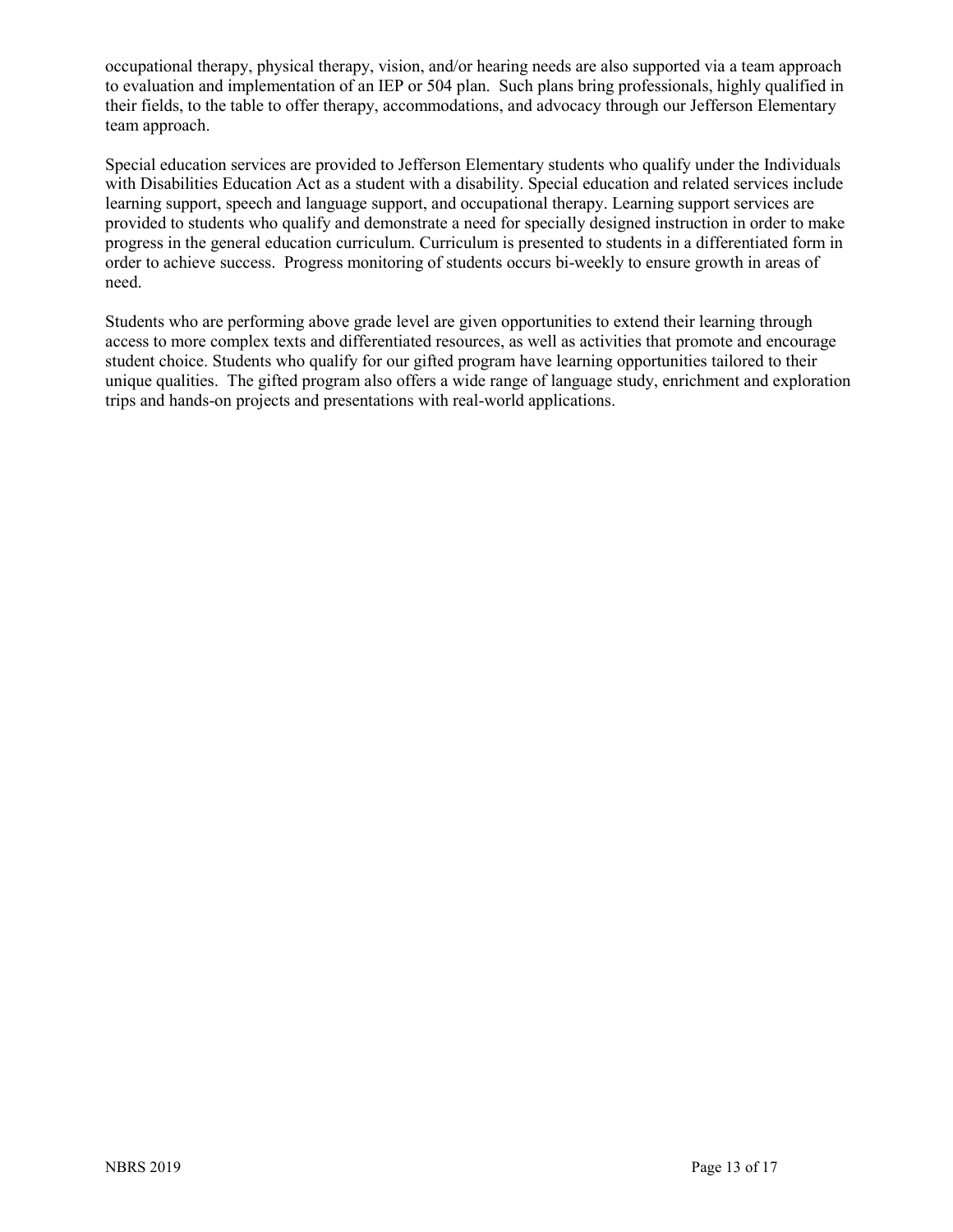## **1. School Climate/Culture:**

Jefferson Elementary is a family. As such, every individual associated with our school is a member of that family: school board members, administrators, teachers, staff, students and their relatives, and community members. We work together to sustain Jefferson Elementary's positive environment and can-do culture. Our team believes all students need and deserve a school where they can take academic risks and develop valuable social connections, and so our focus is placed on students' emotional needs and growth. Teacher instructional practices are inextricably linked to whole-child development.

Jefferson students participate weekly in purposeful lessons that cultivate an environment rich in kindness and compassion. For the past six years, Jefferson Elementary has implemented an internationally recognized bullying-prevention program. Class meetings are conducted weekly with the purpose of understanding bullying, what it is, how to prevent it, and how to build positive peer relationships. Our school buddy bench, symbolizes all that our school believes about interpersonal relationships: every child is a valuable member of our family and should be treated with kindness. Located on the playground, the buddy bench provides each child a place to go when he/she is looking for a playmate. Students respond promptly when they see a peer sit on the buddy bench by welcoming him/her to join in their fun.

As a result of the lessons they experience weekly, Jefferson Elementary kindergarten through third grade students promote acceptance, respect differences, and are understanding of each person's uniqueness. Individual students are recognized weekly for acts of kindness observed by faculty and staff. Another powerful way we send that message is through our Citizen of the Month award. Each month, one grade level is featured, and students are nominated by their peers for the award. Recognition for this honor includes breakfast with the principal, a citizenship pin, a certificate, and a featured spot on the school and district websites. Students and faculty also participate in monthly mindfulness lessons with the physical education teacher. The focus of each lesson is to help everyone practice being in the moment through guided breathing, visualization, and sensory awareness. The goal is to increase emotional well-being, mental health, and physical health, which all contribute to a positive school climate.

The teachers at Jefferson Elementary Center share a vision of connectedness and support with their students, community, and administration. The Jefferson team collaborates during daily planning time, sponsors a Sunshine Club to celebrate with and show support for colleagues, and seeks to find the joy and humor with each other every day. The principal at Jefferson Elementary Center has a long-standing open door policy and utilizes positive notes, events, and talks to ensure that all teachers know they are valued and supported. She sees all member of the Jefferson Elementary family as individuals and takes the time to know and connect with them. She greets all student by name and checks in with them about the little things that matter most.

The global support found in and surrounding Jefferson Elementary School continues to manifest an exceptionally warm, vibrant, and inspiring school climate.

# **2. Engaging Families and Community:**

Jefferson Elementary fosters strong family and community ties. Those relationships serve as the foundation for student success and school excellence. Parents, teachers, administration, school board members and students work cooperatively to enhance academic achievement and social-emotional learning.

The Jefferson Elementary team offers families creative and engaging opportunities to participate in the education of their children. Our annual reading and math nights provide parents with meaningful insights into their children's curriculum and progress while fostering a joy of learning. Our team designs activities that provide parents with strategies to support student success. Keeping parents informed of and engaged in school activities is a top priority. Monthly, joint principal and Parent Teacher Association newsletters are used to highlight important social and academic topics. Jefferson also utilizes the district website,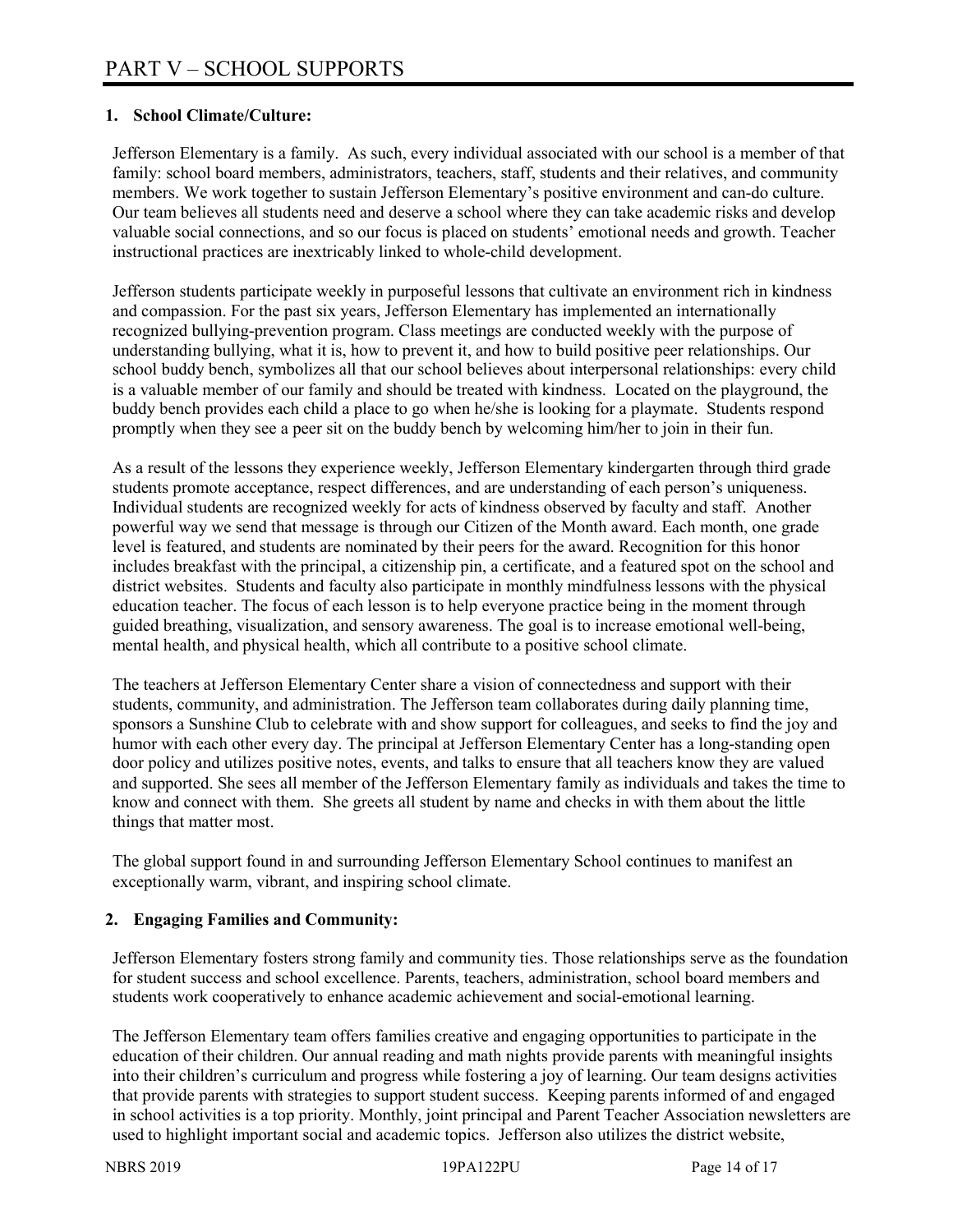Facebook page, and local news to communicate so that our school family feels connected and excited about the many opportunities to get involved at Jefferson.

Our Parent Teacher Association supports many opportunities for Jefferson Elementary students. In the school setting, the P.T.A. supplies daily agendas and homework folders used to keep parents informed and connected to the classroom. Students gain a deeper understanding of curricular concepts through educational field trips within our community sponsored by our P.T.A. Such trips enrich and reflect Jefferson Elementary's daily classroom lessons. In addition, the P.T.A. coordinates family activities such as movie nights, trunk-or-treat, holiday celebrations, and the third grade social. These activities strengthen the bonds of our Jefferson Elementary family.

Community engagement is also facilitated through our local Rotary Club and Veterans of Foreign Wars organization, county and township government offices, and local universities. The Rotary Club meets with our third graders and discusses the importance of good citizenship and academic achievement. They also provide our students with dictionaries which are used throughout the year to strengthen vocabulary development. V.F.W. members, along with veterans who have been invited by our students, join us for our annual Veterans' Day program honoring their service in word and song. Each year, veterans teach our kindergartners about our nation's flag and the Pledge of Allegiance. Lackawanna County and local townships help our students understand their local government, recycling opportunities, and the volunteer fire and rescue services provided in their communities through presentations and cooperative drills.

The academic excellence and outreach success experienced by our students is the direct result of genuine bonds that make the Jefferson family bigger than those who work for our school district and attend our school each day; it includes the family members of our students, our community members, and our regional partners in Northeastern PA. Jefferson's commitment to engaging families and the community supports our students as they grow to be actively engaged in the world around them.

#### **3. Professional Development:**

Jefferson Elementary Center prides itself in actively engaging in professional development. Professional experiences range from building-level faculty meetings to attending cutting edge workshops and conferences.

Faculty meetings are held monthly to collaborate across grade-levels and disciplines. Topics have included meaningful presentations regarding reading and math strategies and practices, utilizing student data to guide decision making, writing across curricula, goal setting, medical and safety protocols, and classroom mindfulness strategies. In addition, experts in mathematics and reading education are secured for in-district trainings and workshops that benefit all teachers and students.

Opportunities outside of the school day, school year, and even outside of the state are all entertained through an established protocol in our district. The Jefferson principal budgets yearly to send teachers to out of district trainings and workshops. The North Pocono Assistant Superintendent budgets for professional development at the district level and organizes summer opportunities for teachers to work collaboratively on learning and curricular projects. An example of such an opportunity took place during the summer of 2018. Two Jefferson Elementary teachers, who had set the goal of enhancing their writing instructional practices, applied to attend The Teachers' College Reading, Writing Project at Columbia University and secured the funding through our North Pocono professional development protocol. The Jefferson Elementary principal and the Assistant Superintendent worked collaboratively to secure the funding and support their attendance. The knowledge gleaned from that opportunity has since been shared with colleagues within the Jefferson Elementary team, benefiting more teachers and students. Such opportunities and the collaborative learning that follows those opportunities are the norm in our school and our district.

NBRS 2019 Page 15 of 17 Ongoing goal setting and the resulting initiatives also support and drive Jefferson Elementary and North Pocono's professional growth and development. Each member of the administrative team is expected to identify and work toward the achievement of goals on a yearly basis and those identified goals often drive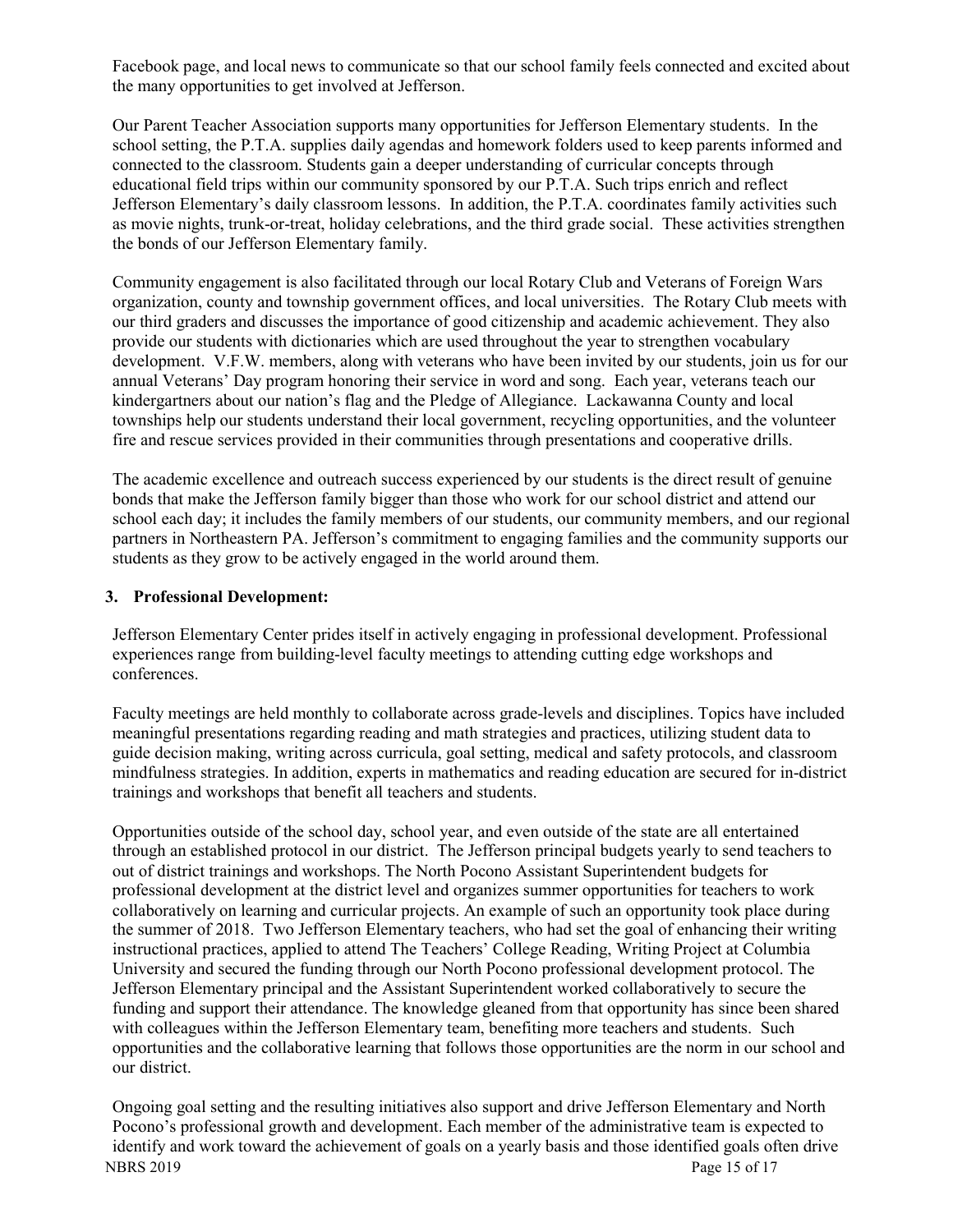the work of our in-house experts as they offer their talents for the professional development of our professional staff. For example, beginning in summer of 2018, a group of teachers were invited to be part of the 21st Century Technology Integration Pilot. This initiative's aim is to further develop 21st Century teaching methodology in the North Pocono School District with the support of 21st century technology resources and training offered by our district technology experts.

The North Pocono School District and the team at Jefferson Elementary exemplify the sincere belief that life-long learning is essential for educators and for the success of our students.

## **4. School Leadership:**

Great school leadership starts with a great love of those one leads. The principal at Jefferson Elementary makes her love of the school district, its faculty and staff, the students, and their families the starting point for each decision and the center of each new goal. Challenges are opportunities for growth in her eyes, and she leads others to see it that way. Everything expected of those at Jefferson is modeled by the principal. She is known for her smile and her positive attitude, and both have proven to be contagious.

Over the last ten years Jefferson's principal has worked to build relationships with the team she leads. The faculty and staff are empowered to bring her fresh ideas, as well as problems to be solved, knowing they will find respect and an open mind in their principal. Indeed, she has created multiple leadership teams within the building that enhance academic achievement such as our E.L.A. lead-teacher team and mathematics lead-teacher team comprised of one teacher from each grade level serving as liaisons and contributing members. The Jefferson team is motivated to take initiative and inspire students and one another as they work toward common goals. Every Jefferson relationship is rooted in kindness and respect, and the principal takes every opportunity to lift others up with genuine praise. The positive ripple effect of those interactions resonates.

A perfect example is the way in which our Jefferson Elementary playground came to be. The principal identified the need for new equipment. She gained approval from the superintendent and school board to pursue that goal. After meeting with a playground company and understanding the cost, she formed a committee of parents and teachers, and that committee, led by the principal, worked together on monthly fundraisers that involved all members of the school district community, area businesses and professionals, and local government. Within 9 months, the Jefferson Elementary family raised over \$35,000--through donations of time, talent and treasure--and a beautiful new resource was installed that benefits all member of the North Pocono School District and surrounding communities. Most importantly, the playground provides a source of endless fun and imaginative possibilities for our students.

Jefferson Elementary students know that they are treasured, and instilling that knowledge starts at the top. The principal knows the names of all students (and their family members); that one commitment has an enormous impact on the school community. Parents are invested in the school's success because they know that the school and its leader are invested in their children. All stakeholders feel genuine pride for Jefferson Elementary and work to contribute to the school's success in all areas--academics, community service, student centered community teams and organizations, P.T.A. support, event attendance, campus improvements. The principal leads everyone in the belief that Jefferson Elementary success is a credit to our whole community. With that belief at Jefferson's core, high achievement of every kind is a natural and assured result.